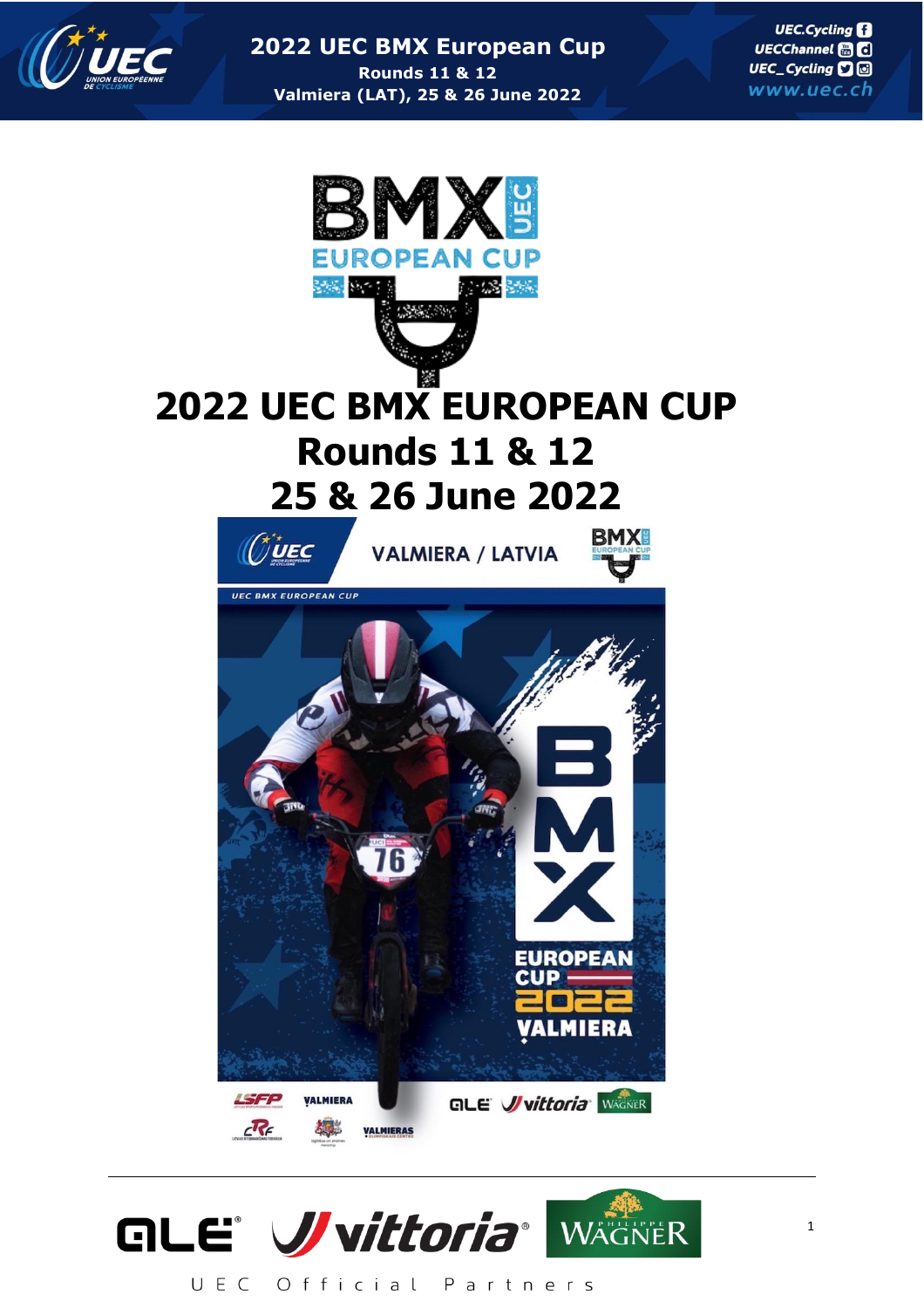

# 2022 UEC BMX European Cup **Rounds 11 & 12**

Valmiera (LAT), 25 & 26 June 2022

# **CONTENT TECHNICAL GUIDE**

| 1.  |  |
|-----|--|
| 2.  |  |
| 3.  |  |
| 4.  |  |
| 5.  |  |
| 6.  |  |
| 7.  |  |
| 8.  |  |
| 9.  |  |
| 10. |  |
| 11. |  |
| 12. |  |
| 13. |  |
| 14. |  |
| 15. |  |
| 16. |  |
| 17. |  |
| 18. |  |
| 19. |  |
| 20. |  |
| 21. |  |
| 22. |  |
| 23. |  |

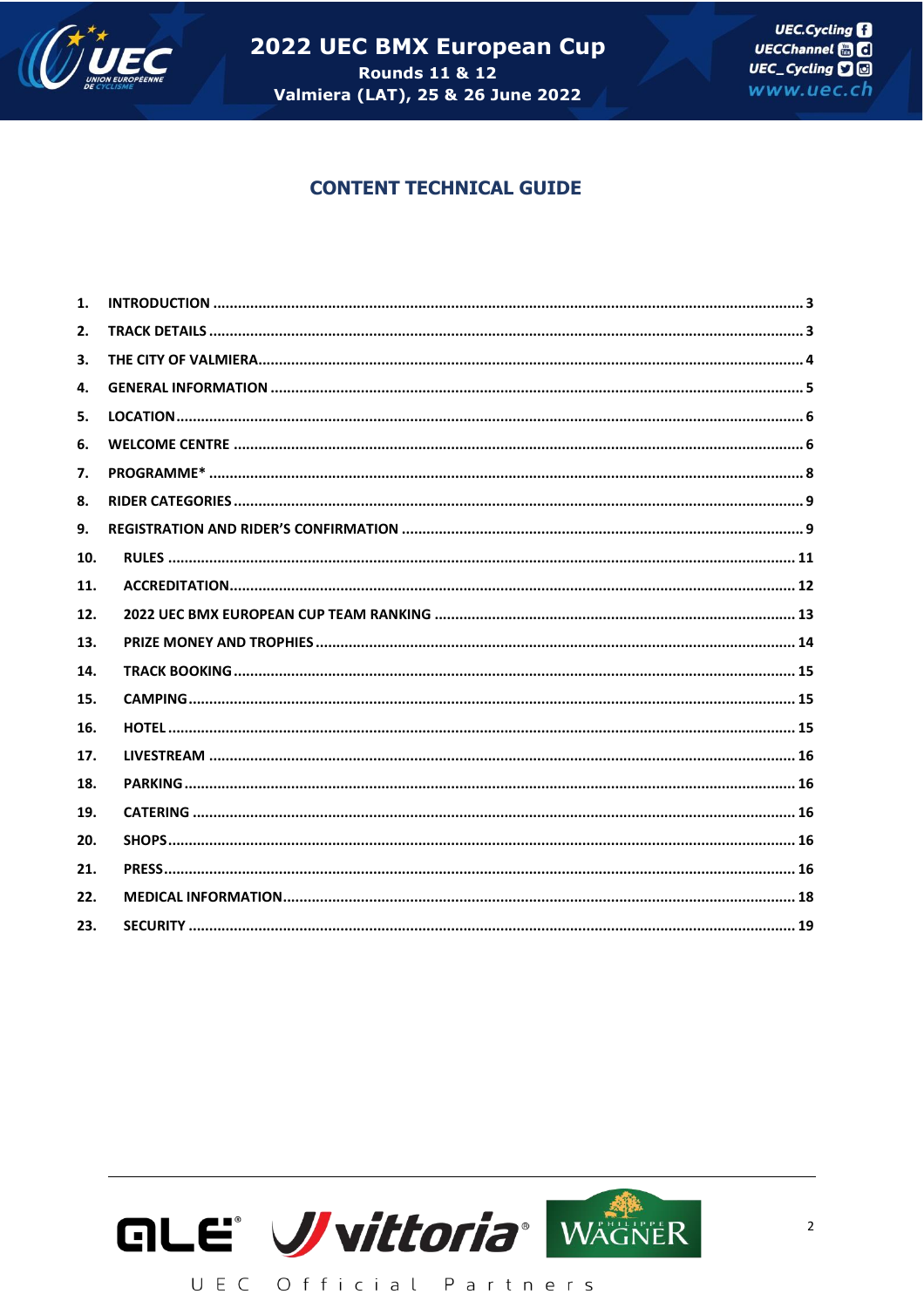

# <span id="page-2-0"></span>**1. INTRODUCTION**

Valmiera Olympic Centre and the city Valmiera are very proud to welcome you to the BMX track, inspired by the great achievements of two-times Olympic gold medallist Maris Strombergs.

# <span id="page-2-1"></span>**2. TRACK DETAILS**

The track is 330 meters long, with two starting hills (8 and 5 meters high) and three start gates (8, 5 and 3 metres high). BMX track configuration has been developed by "PRO TRACKS" – experienced developers of several Olympic BMX tracks.



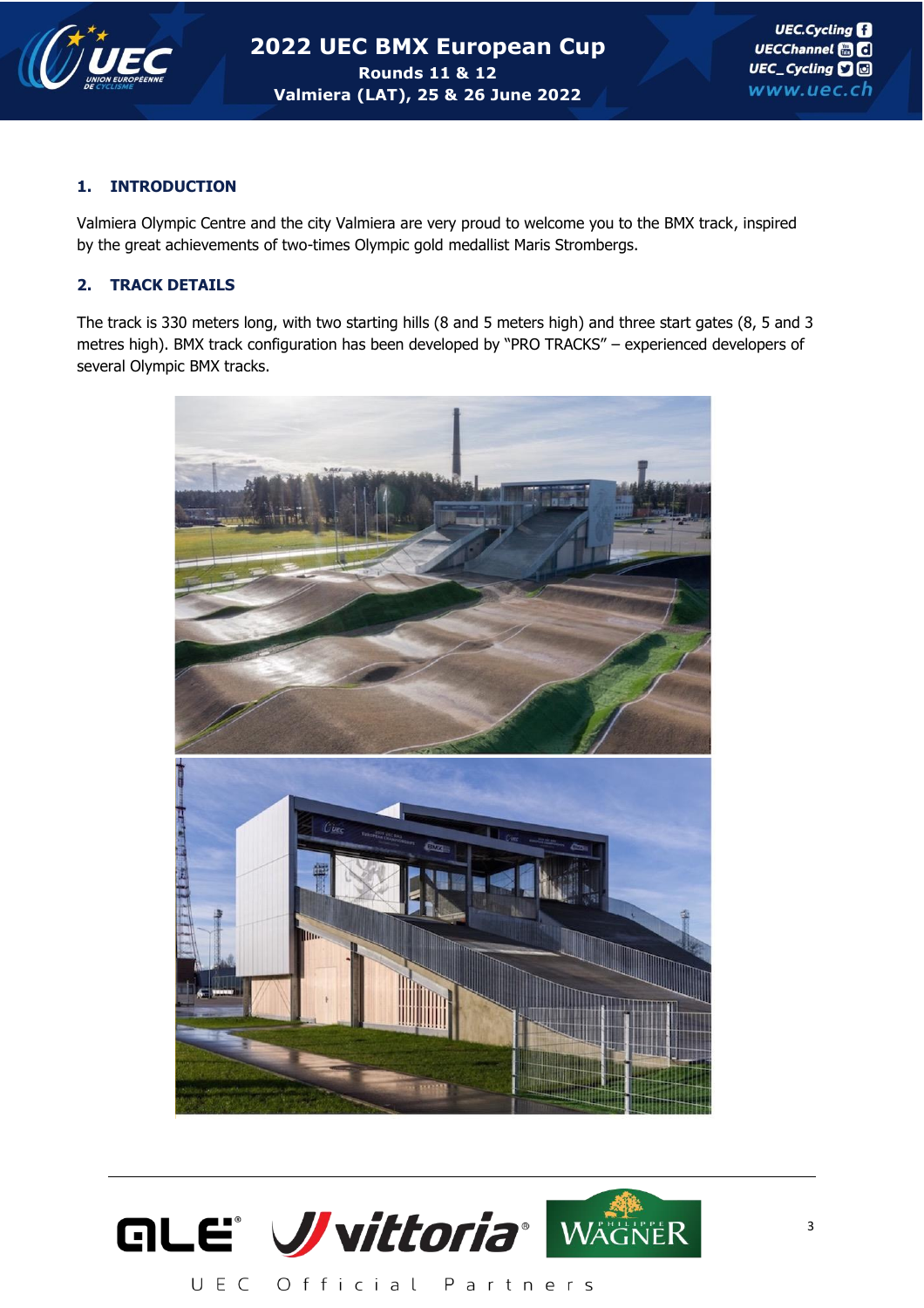

# <span id="page-3-0"></span>**3. THE CITY OF VALMIERA**

#### **Valmiera – Evergreen City, Sports Municipality in Latvia 2021**

Though Valmiera is an industrial city, it is actually part of a forest. Entrepreneurship and a dynamic lifestyle interact harmoniously with a natural environment. The equally enjoyable options of peace and constant motion are both on offer. A few minutes' walk will take you from any place in the city to a forest, park, meadow or the banks of the picturesque river Gauja. At the same time, you can soak up the vigour of the city and make the most of its opportunities.



The symbol of Valmiera is a Growth Medal. It is

the hometown of outstanding athletes, including the first Olympic BMX racer and double Olympic BMX race champion, Māris Štrombergs. The highly developed and multi-functional sports infrastructure, along with our pleasant and natural urban environment, attract professional athletes to training camps and sports event organizers to run international sporting events in Valmiera. There is a swimming pool and a BMX track, sports fields, an ice hall and a multi-sports hall that comply with international standards, with a modern track-andfield arena.

In 2021 the renovated stadium and the new track and field athletics arena opened. The stadium named after Jānis Daliņš, the winner of the first for Latvia Olympic medal, is a sports building of national significance with state funding, with the active participation of the Latvian Athletics Association in the design process. Furthermore, the stadium and the landscaped area of the stadium are freely available to all lovers of active recreation.

Walking down Riga Street in Valmiera, a rather unusual picture appears before your eyes, as you suddenly find yourself at eye level with the treetops. Take a closer look and you'll get a bird's eye view on a beautiful forest containing an amazing new site for active recreation, open to everyone – the new sports and active recreation park, the Forest.

This year Valmiera will celebrate its 739th birthday. Welcome!

**One weekend before the European Cup in Valmiera, another BMX races will take place in Valmiera. The 4th stage of the Latvian Cup will take place on June 18 and 19, 2022. To find out more about the competition and register for it, please send an e-mail to [bmx@lrf.lv](mailto:bmx@lrf.lv) .**

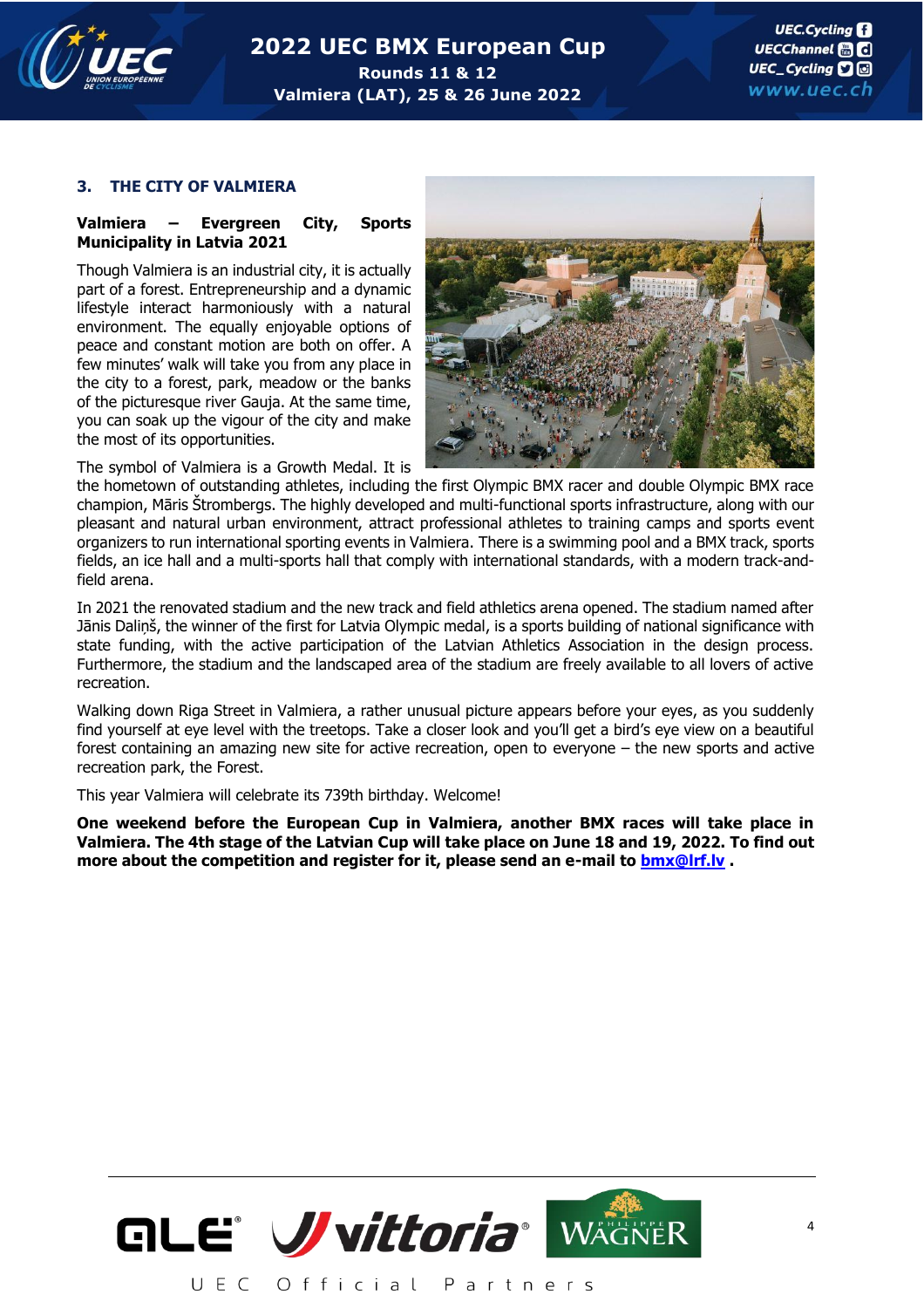

# <span id="page-4-0"></span>**4. GENERAL INFORMATION**

| <b>Organisation:</b>        | <b>Valmiera Olympic Centre</b>                                                                                                                                                                                                                       |  |  |
|-----------------------------|------------------------------------------------------------------------------------------------------------------------------------------------------------------------------------------------------------------------------------------------------|--|--|
| Location:                   | Cempionu iela 3, LV-4201, Valmiera, Latvia                                                                                                                                                                                                           |  |  |
| <b>Competition:</b>         | 2022 UEC BMX European Cup Rounds 11 & 12<br>Saturday: C1 Class / Sunday: HC class                                                                                                                                                                    |  |  |
| Date:                       | 24, 25 & 26 June 2022                                                                                                                                                                                                                                |  |  |
| Information:                | Valmiera Olympic Centre<br>Email: sandis.karklins@voc.lv<br>Website: www.valmierasoc.lv<br>Facebook: https://www.facebook.com/ValmierasOlimpiskaisCentrs<br>Instagram: @valmierasolimpiskaiscentrs<br>Twitter: @VOCsports<br>Phone: +371 29479071    |  |  |
| <b>UEC Event Manager:</b>   | Mrs. Jolanda Polkamp, email: jolandapolkamp@qmail.com                                                                                                                                                                                                |  |  |
| <b>National Federation:</b> | Latvian Cycling Federation (www.lrf.lv)<br>Artis Ozols, e-mail: bmx@lrf.lv                                                                                                                                                                           |  |  |
| Parking:                    | For teams: 2 parkings (A and B).<br>For officials: 1 parking (C), no admission fee.<br>For spectators: A free parking place is located 1min walk from the track.<br>And about 50m from the track there is another free parking located.              |  |  |
| Camping:                    | The camping site will be open:<br>Thursday June from 15:00 p.m. to 20:00 p.m.<br>Friday June from 9:00 a.m.<br>Price for the whole event (Friday-Monday) is $\in$ 100.-, including electricity,<br>public toilets and showers. Reservation required. |  |  |
| <b>Admission fee:</b>       | € 5.-<br>Sunday<br>€ 5.-<br>Saturday<br>€ 10.-<br>Both days<br>Admission is free for children under 12, pensioners and people with disabilities.                                                                                                     |  |  |
| Team-area:                  | € 150.-<br>UEC 2022 registered teams<br>Non-registered teams<br>€ 200.-<br><b>Team space: Reservation required</b>                                                                                                                                   |  |  |

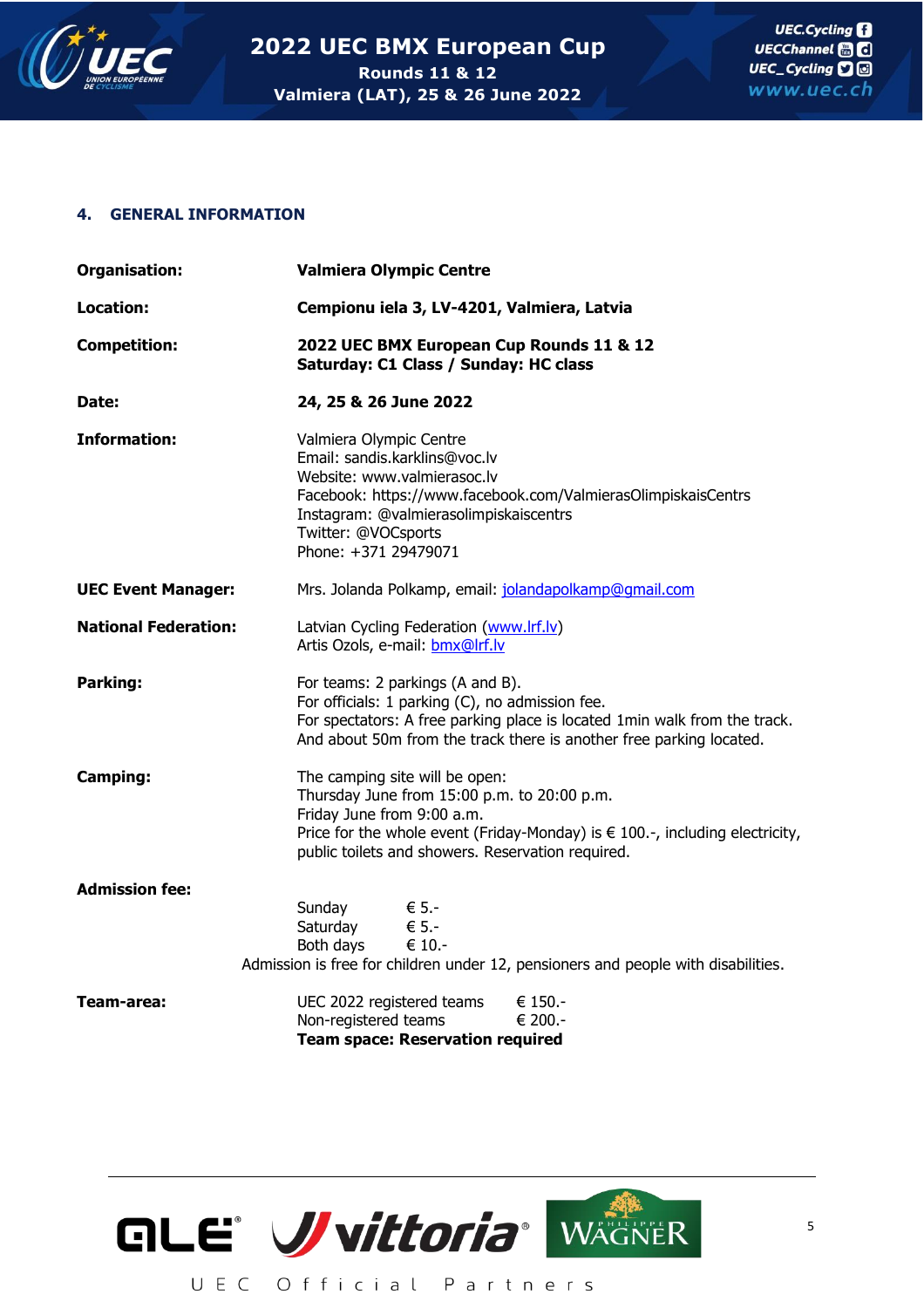

# <span id="page-5-0"></span>**5. LOCATION**

The BMX track "Maris Strombergs BMX track "Valmiera"", is located in the North of Latvia, city Valmiera.

More information:<http://bmxvalmiera.lv/en/home-3/>

Driving from the road P133 to the street Kārla Ulmana gatve / A10. Head to Kārla Ulmana gatve / A10. Vidzeme suburb: drive along Brīvības Street to A2 Street. Kocēni parish: take the road A2 and A3 to Rīgas iela. Valmiera: drive along Rīgas iela to Vaidavas iela. At the roundabout, take the 1st exit onto Vaidavas Street. Turn left to stay on Vaidavas Street.

By plane: Riga Airport (RIX), is located 115 km from the track, approximately 1 h 30 min drive.

# <span id="page-5-1"></span>**6. WELCOME CENTRE**

The Welcome Centre is located in Maris Strombergs BMX track "Valmiera", under 5m staring hill. Address: Cempionu street 3, Valmiera.

The Welcome Centre will be used for:

- Riders Confirmation (Chef D'Equipe)
- UEC BMX Teams registration
- **Accreditation**
- Camping
- Team area payment

Opening hours Welcome Centre

| <b>Date</b>       | <b>Open</b> | <b>Closed</b> |
|-------------------|-------------|---------------|
| Friday, 24 June   | $9:00$ a.m. | $20:00$ p.m.  |
| Saturday, 25 June | $9:00$ a.m. | $20:00$ p.m.  |
| Sunday, 26 June   | 9:00 a.m.   | $20:00$ p.m.  |

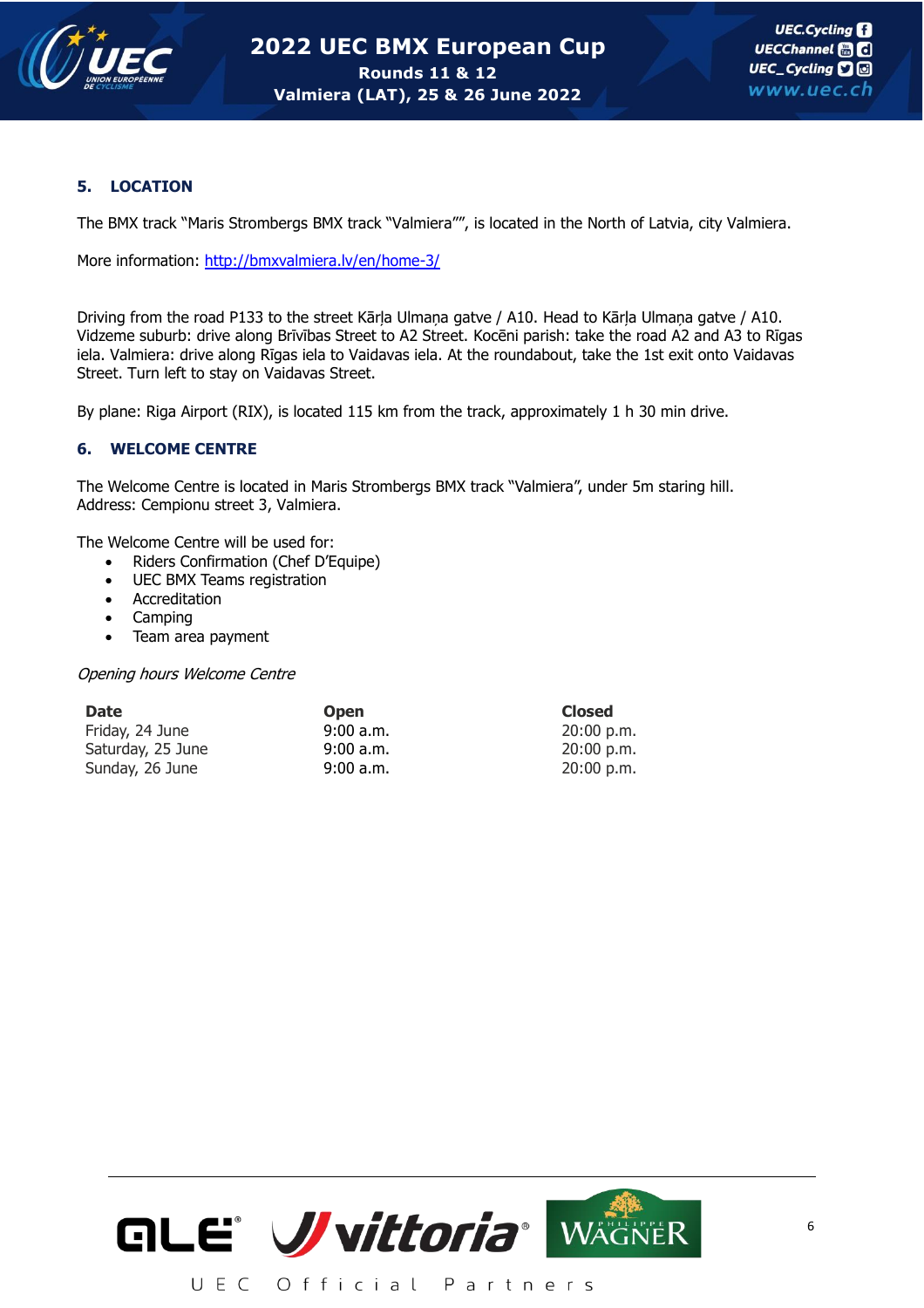

**UEC.Cycling** UECChannel **and** UEC\_Cycling **D** www.uec.ch

# **MAP OF THE BMX EVENT**



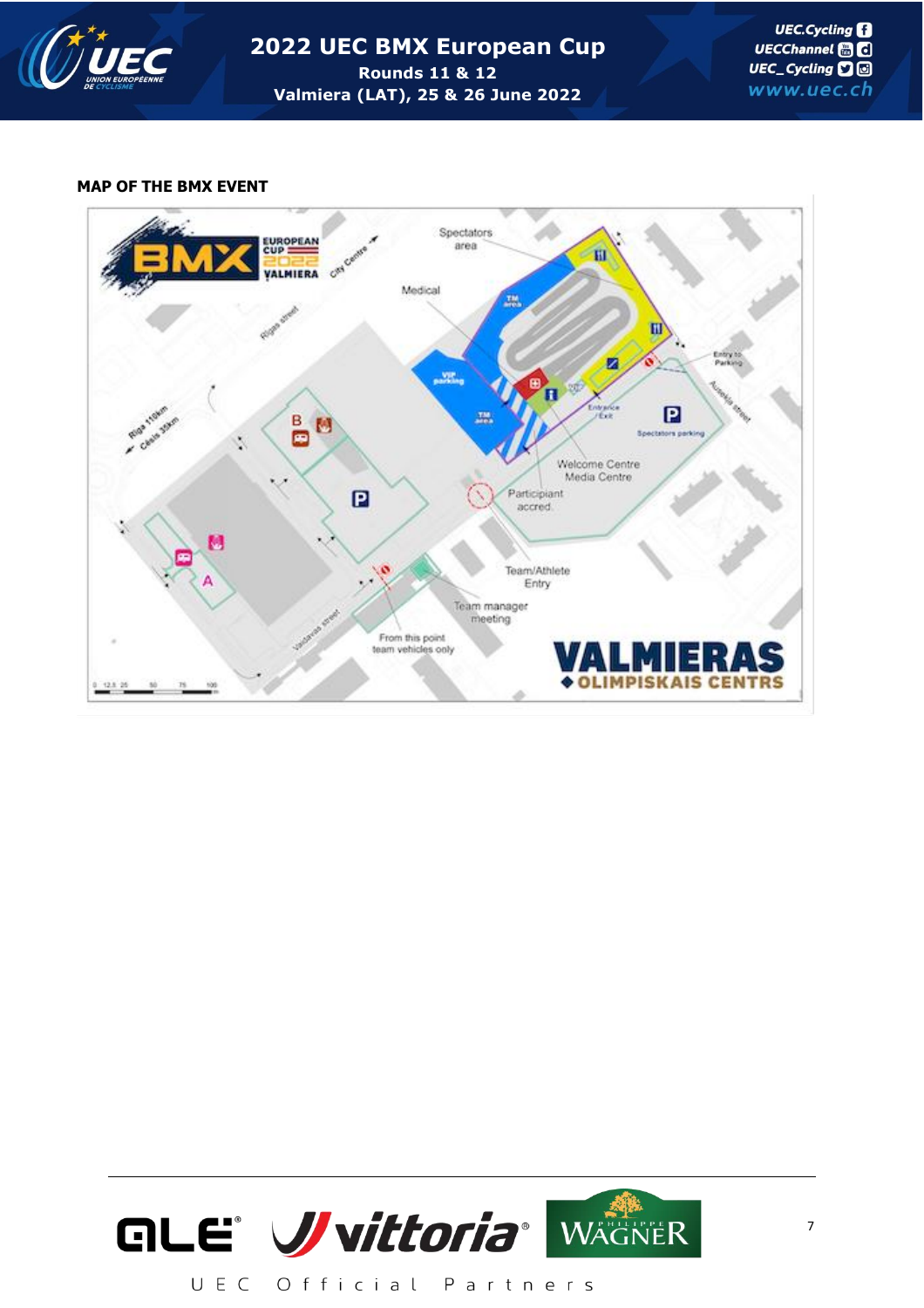

# <span id="page-7-0"></span>**7. PROGRAMME\***

The time schedule will be established by the UEC according to the number of entries and will be forwarded in due time to the Organiser of the race, and will be posted on the UEC website [\(www.uec.ch\)](http://www.uec.ch/) after the registration deadline.

Block 2: Challenge riders 15-25+ Block 3: Championship classes

Block 1: Challenge riders 7-14 & Cruisers **To be updated by UEC after registration**

| <b>FRIDAY</b>   | 09.00 | Welcome Centre open                                    |  |
|-----------------|-------|--------------------------------------------------------|--|
|                 |       | UEC Team registration / UEC Team manager accreditation |  |
|                 |       | Rider's Confirmation / Chef d'Equipe accreditation     |  |
|                 |       | Team manager meeting                                   |  |
|                 | 12.00 | Training Championship classes                          |  |
|                 |       | Training Block 2 - Challenge riders 15 - 25+ years     |  |
|                 |       | Training Block 1 - Challenge riders 7 - 14 years       |  |
|                 |       | <b>Training Cruisers</b>                               |  |
|                 |       |                                                        |  |
| <b>SATURDAY</b> | 08:00 | Championships block 3                                  |  |
|                 |       |                                                        |  |
|                 |       | Challenge categories                                   |  |
|                 |       |                                                        |  |
| <b>SUNDAY</b>   |       | Schedule like the Saturday schedule                    |  |

**\* Subject to change**

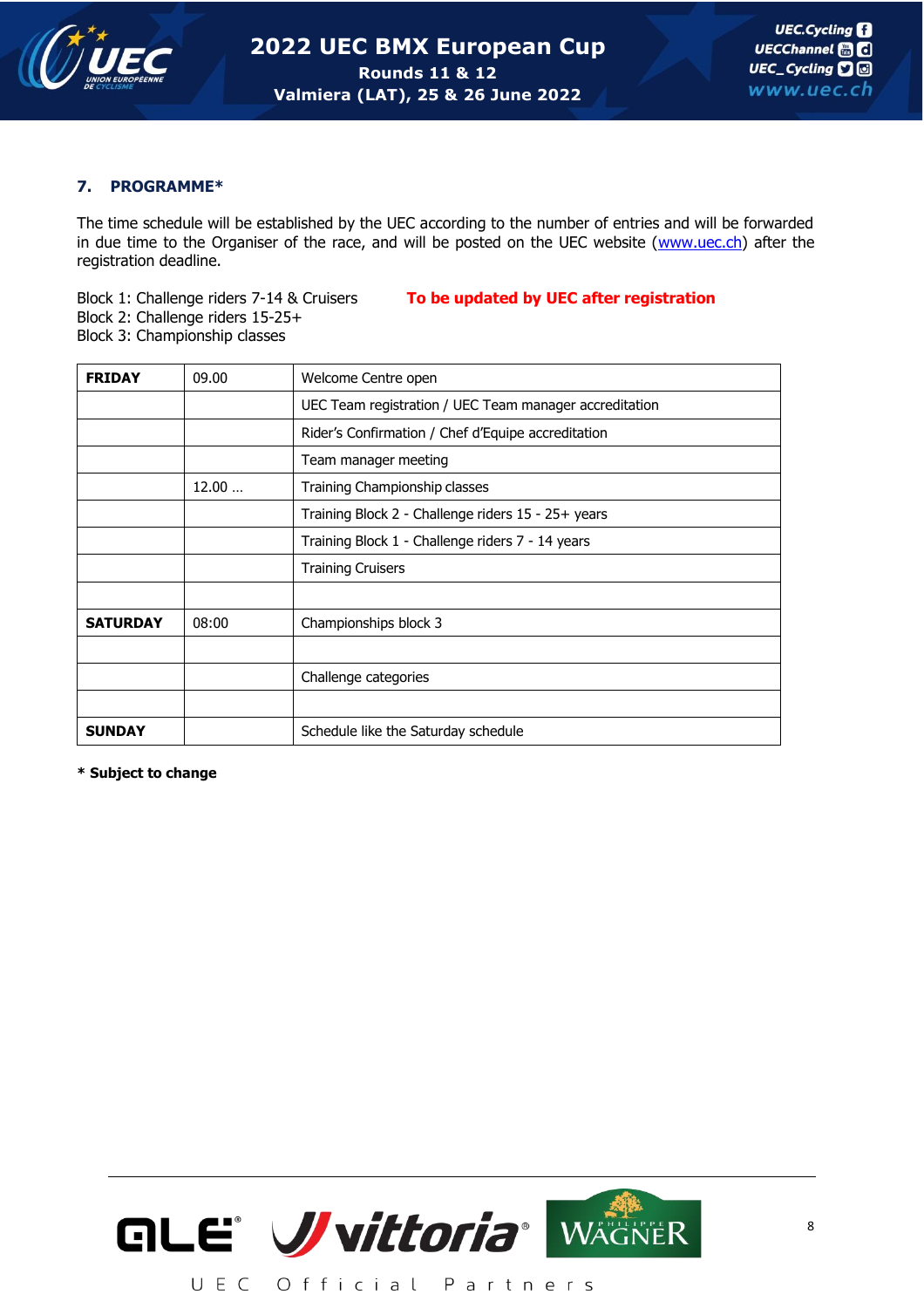

#### <span id="page-8-0"></span>**8. RIDER CATEGORIES**

#### **Championship classes:**

| Men Elite            | 19 years and older  |
|----------------------|---------------------|
| <b>Women Elite</b>   | 19 years and older  |
| Men U23              | 19 to 22 years old  |
| Women U23            | 19 to 22 years old  |
| Men Juniors          | 17 and 18 years old |
| <b>Women Juniors</b> | 17 and 18 years old |

#### **Challenge classes:**

| Boys:          | 7, 8, 9, 10, 11, 12, 13, 14, 15/16 (minimum age 7 years old) |
|----------------|--------------------------------------------------------------|
| Girls:         | 7, 8, 9, 10, 11/12, 13/14, 15/16 (minimum age 7 years old)   |
| Men:           | $17/24.25+$                                                  |
| Women:         | $17+$                                                        |
| Cruisers:      | 17/29, 30/39, 40/44, 45+                                     |
| Cruiser Women: | $17 +$                                                       |

#### <span id="page-8-1"></span>**9. REGISTRATION AND RIDER'S CONFIRMATION**

#### **Online registration**

Online registration for federations through the UEC website [\(www.uec.ch\)](file:///C:/Users/ruben.putzeys/AppData/Local/Microsoft/Windows/INetCache/Content.Outlook/7IKRM1XU/www.uec.ch) clicking as follows [https://www.uec.ch/en/registrations/](https://www.uec.ch/en/registrations) Access: personal login and password of each National Federation.

#### **Deadline online registrations**

All federations will be informed by e-mail of the events deadline for registration.

#### **Deadline online registrations**

Federations have the possibility to cancel riders before the deadline for each particular event until Monday (23:59 CET) before the event. In case this is done, the entry fee is not payable. The entry fee remains payable to UEC in case a rider's entry is cancelled or not confirmed following the registration deadline.

#### **Rider confirmation**

All team managers and Chef d'Equipe must attend the rider confirmation on Friday at the Welcome center to confirm their riders participation for the event.

If there is a no show from one delegation the UEC will send the invoice accordingly. The registration to the next event will depend on the payment of the invoice.

#### **Late entries**

Federations can register Championships riders as late entries on Friday at rider confirmation paying double entry fee in cash for these riders. Credit Cards are also accepted and in accordance with the Swiss Bank regulations, the amount of the Registrations fee will be charged in CHF (exchange rate will be clearly mentioned at the venue).

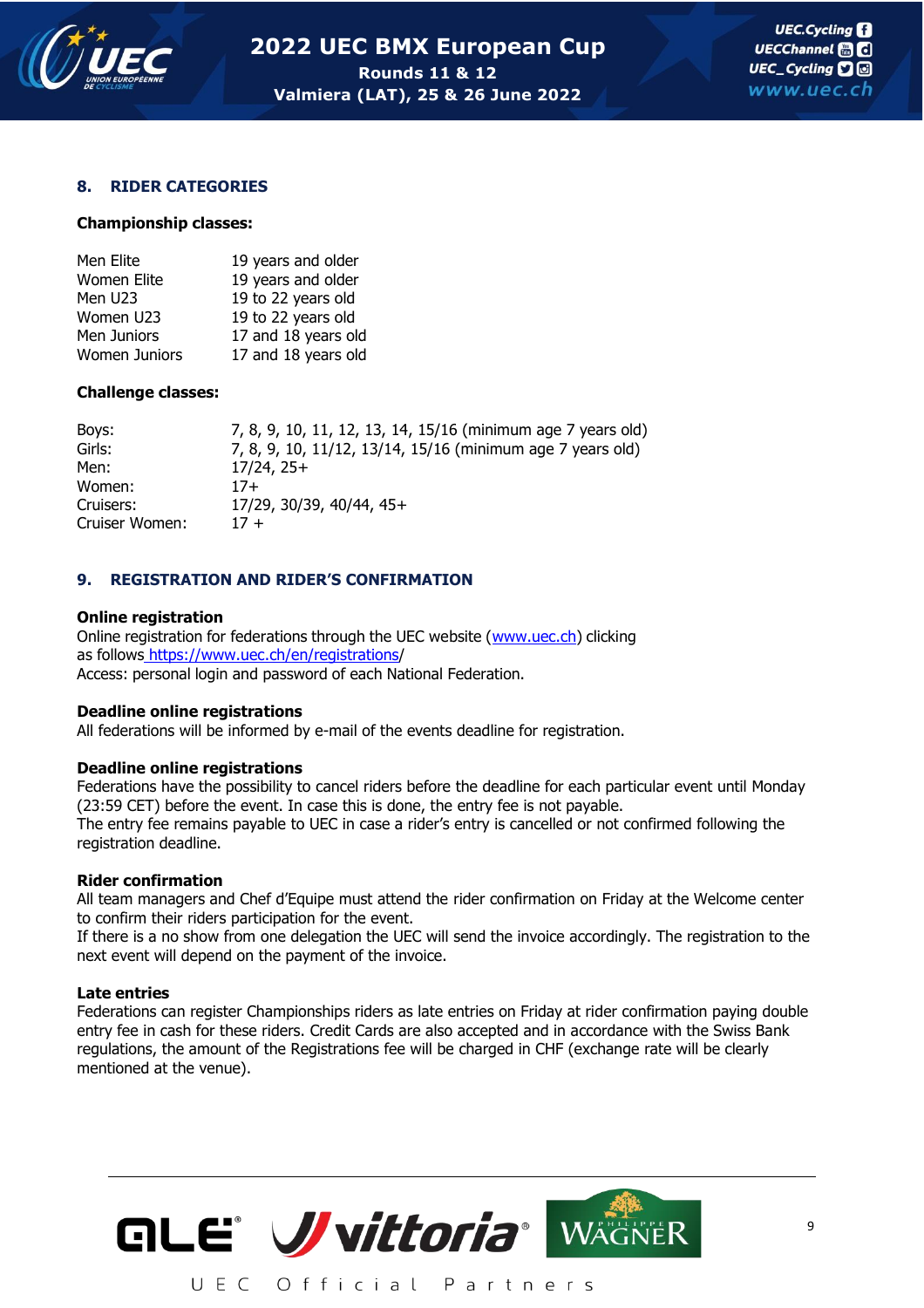

# **Transponders**

All riders in Championships classes (Junior, U23 and Elite) require a UEC transponder to be able to participate. The transponders are provided by UEC. They will be provided in a bag per country to the Chef d'Equipe / team manager. Immediately after the race, the transponders for each country must be handed in by the Chef d'Equipe / team manager after the race.

If a rider fails to return the transponder after the event, the UEC will send an invoice of €100.- per transponder to the federation. The rider will not be able to participate in the next UEC BMX European Cup round until the invoice is paid.

#### **Registration fees**

The entry fees for all riders must be paid by federations in full to the UEC bank account before the deadline set for the event, or in cash by the National Team Manager/Chef d'Equipe on site at rider confirmation.

Credit cards are also accepted and in accordance with Swiss Bank regulations, the amount of the Registration fee will be charged in CHF (exchange rate will be clearly mentioned at the venue).

The 2021 registration fees are the following:

| <b>Challenge classes:</b> | € 35.- per entry, per round                                               |
|---------------------------|---------------------------------------------------------------------------|
| <b>Junior Classes:</b>    | € 45.- per entry, per round (including transponder)                       |
| U23 Classes:              | € 55.- per entry, per round (including transponder)                       |
|                           | $(\epsilon$ 65,00 if the rider U23 chooses to compete in the elite class) |
| <b>Elite Classes:</b>     | € 65.- per entry, per round (including transponder)                       |

Above apply both for all races of the UEC BMX European Cup. Deadline for payment is Monday before the race weekend.

# **Payment details for federations**

For all rounds – UEC bank account: Union Européenne de Cyclisme (UEC) BIC / Address SWIFT: UBSWCHZH80A UBS Switzerland AG / Place St François 16 / CH – 1002 LAUSANNE Account EURO IBAN: CH70 0026 9269 9200 65M9 K

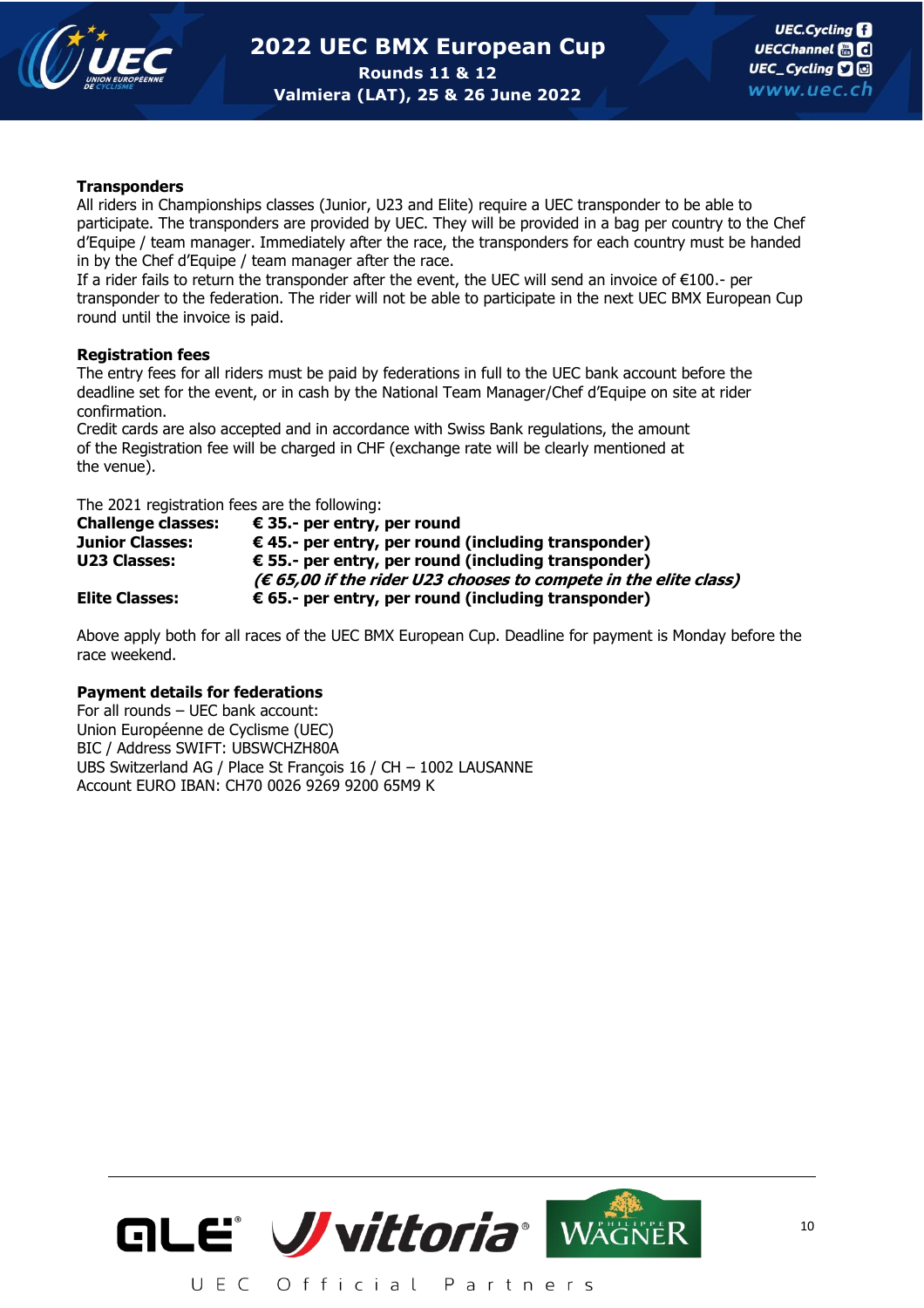

# <span id="page-10-0"></span>**10. RULES**

All riders, coaches, parents, commissaires, personnel and visitors must respect Covid-19 rules implemented on the venue by the organiser.

The provisions of the latest version of the UCI's BMX Rulebook v20220101 apply with a few amendments.

The posting of race information including start lists and results will be done electronically at every event of the UEC BMX European Cup events.

UEC BMX European Cup events are open to all riders who are licensed by a National Federation, with a minimum age of 7 years old. There is no limit in the number of riders a country can register.

#### **Event format**

For all Challenge categories scrambled seeding is used for the motos according to article 6.1.027 and 6.1.027quater of the UCI BMX Rulebook v20220101 with a few amendments.

For Championship categories the UCI BMX World Cup system is used according to articles 6.3.009 till 6.3.014 of the UCI BMX Rulebook

- $\circ$  In order for a category to be held, at least 13 riders must be registered and confirmed in that category following riders confirmation. If less than 13 riders are entered in a category following riders confirmation, the riders will be combined with the category of the same gender, following Article 6.3.005 bis of the UCI Rulebook.
- $\circ$  Riders are not automatically entered in both Rounds of each UEC BMX European Cup event. During riders confirmation on Friday, riders can opt to participate in only 1 Round during the UEC BMX European Cup event.
- $\circ$  All riders in Championships categories require a UEC transponder to participate in UEC BMX European Cup Rounds.

#### **Rider's equipment**

All riders receive a number plate and side plate from UEC at registration of the UEC BMX European Cup Race. In all UEC sanctioned BMX events a rider must display the number plate and side plate assigned to him. A rider who fails to display the correct number plates will be refused their start, or relegated, if it is noticed after beginning a heat or run.

All riders must either wear a clearly visible national flag of their country on both shoulders or the national jersey of their country.

If a Championship rider is National Champion in their class, this rider must wear either:

- $\circ$  the jersey awarded by the federation,
- $\circ$  a replica of that jersey with publicity in the spaces allowed by the regulations,
- $\circ$  their normal jersey with the left sleeve designed to look like the flag of their country

Number of motos: in case of special conditions (weather, wind or else) or a high number of participants, the UEC BMX Commission allows the PCP in agreement with the UEC Technical delegate to reduce the number of motos. This can only apply for challenge classes and never for championship classes.

#### **Team manager meeting**

Team Managers meeting will be on Friday, as indicated in the time schedule. The location of the meeting will be indicated at the event. The participation is mandatory for: max. 1 National Delegate (Chef d'Equipe); max. 1 Team Manager of the UEC registered team; max. 1 Team manager of UCI registered team, max. 2 National BMX Coaches (registered by National federation).

If necessary, the UEC Technical delegate and PCP can decide to call for other meetings during the event.

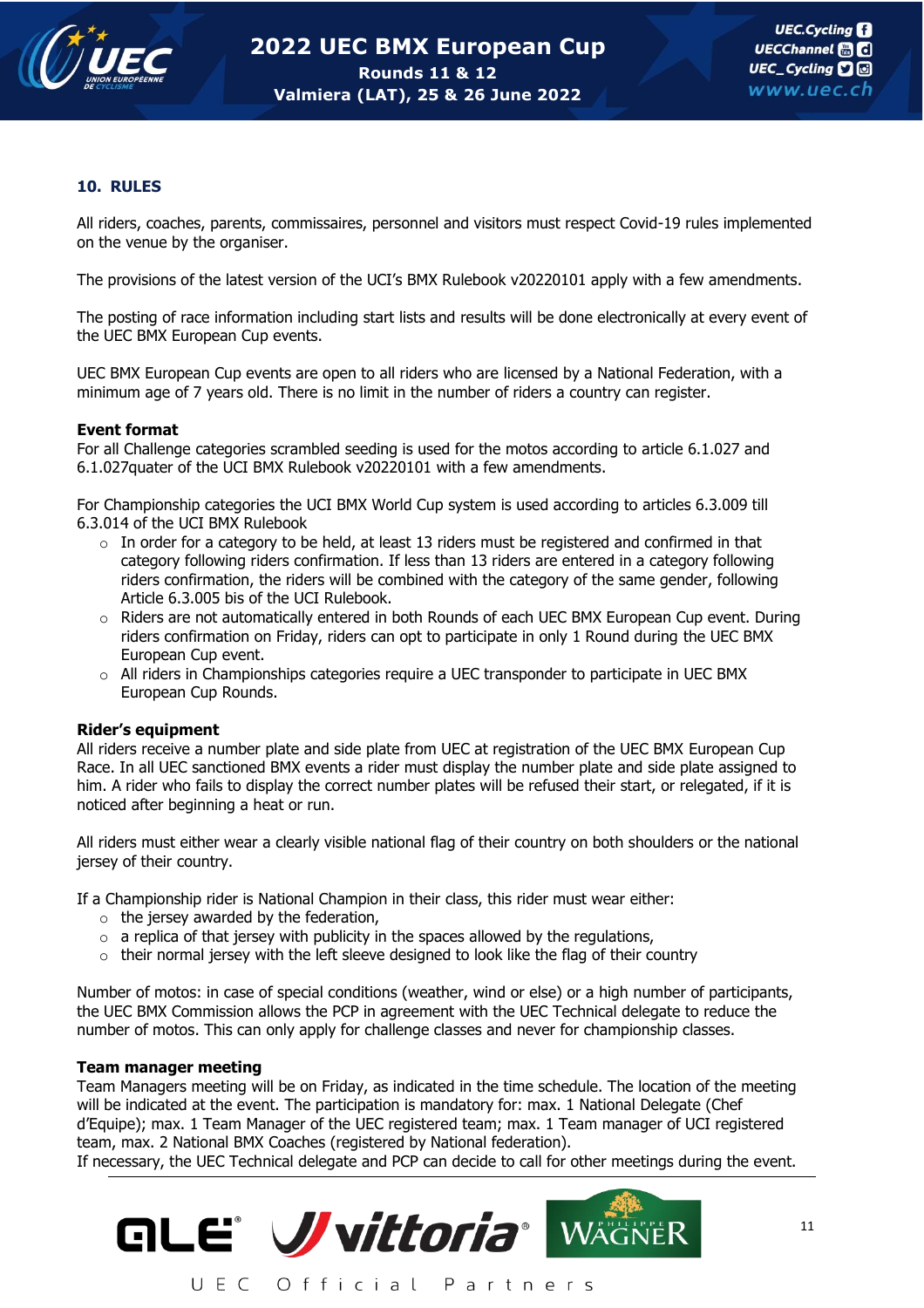

# <span id="page-11-0"></span>**11. ACCREDITATION**

A Chef d'Equipe or his nominated staff is accredited by the UEC with the right to enter a restricted zone in order to perform his duties. Such accreditation may be revoked for any breach of the UCI Regulations or noncompliance with the instructions of the organisation or the Commissaires' panel.

Members of the country delegations will receive accreditation at all UEC events according to the following schedule if they register their staff through the UEC online registration system.

| <b>Riders</b>       | <b>Maximum</b><br>accreditation |
|---------------------|---------------------------------|
| $1 - 2$             |                                 |
| $3 - 10$            | 2                               |
| $11 - 20$           | 3                               |
| $21 - 50$           | 5                               |
| $51 - 100$          |                                 |
| $101 - 200$         | g                               |
| $201 +$             | 10                              |
| <b>Host country</b> | 10                              |

# **Athletes**

All athletes will be given a wristband so that they can reach all areas necessary.

# **National Teams**

Each National Championships team must register their staff (Championship coach, doctor, other staff members) must be registered in the online UEC registration system. If you have any trouble please send an email to [jolandapolkamp@gmail.com](mailto:jolandapolkamp@gmail.com) before the event.

# **Chef d'Equipe**

Each federation which registers riders must appoint a Chef d'Equipe (national team manager) to represent the interests of all of its riders. Each Chef d'Equipe must confirm the presence of each rider as per the preregistration riders list, on the scheduled day and times of registration.

# **Mandatory registration of staff before the event**

Before each event a national federation must register their Chef d'Equipe and the whole team in the UEC online registration system, the registration will be checked at the event.

If you have any trouble please send an email to [jolandapolkamp@gmail.com](mailto:jolandapolkamp@gmail.com) before the event.

Chef d'Equipe, Team managers and assistants must present a license from the federations. UEC will check the registration of the staff and then they will be given the accreditation. Without a registration in the UEC online system UEC will not give out accreditation.

# **National BMX coaches**

UEC acknowledges official BMX National coaches for European Cup. National federations have to register their coaches to the accreditation system. They will be provided with accreditation per race. A country can register max 2 coaches per country per race.

# **UCI Teams**

UCI teams have the same rights as national teams.

# **Personal BMX coaches**

Championships riders who come to the event with a personal BMX coach are offered the possibility to buy a Coach pass from the organizer. This coach pass costs €150,- per weekend. This allows you access to the team manager meeting and coach area.

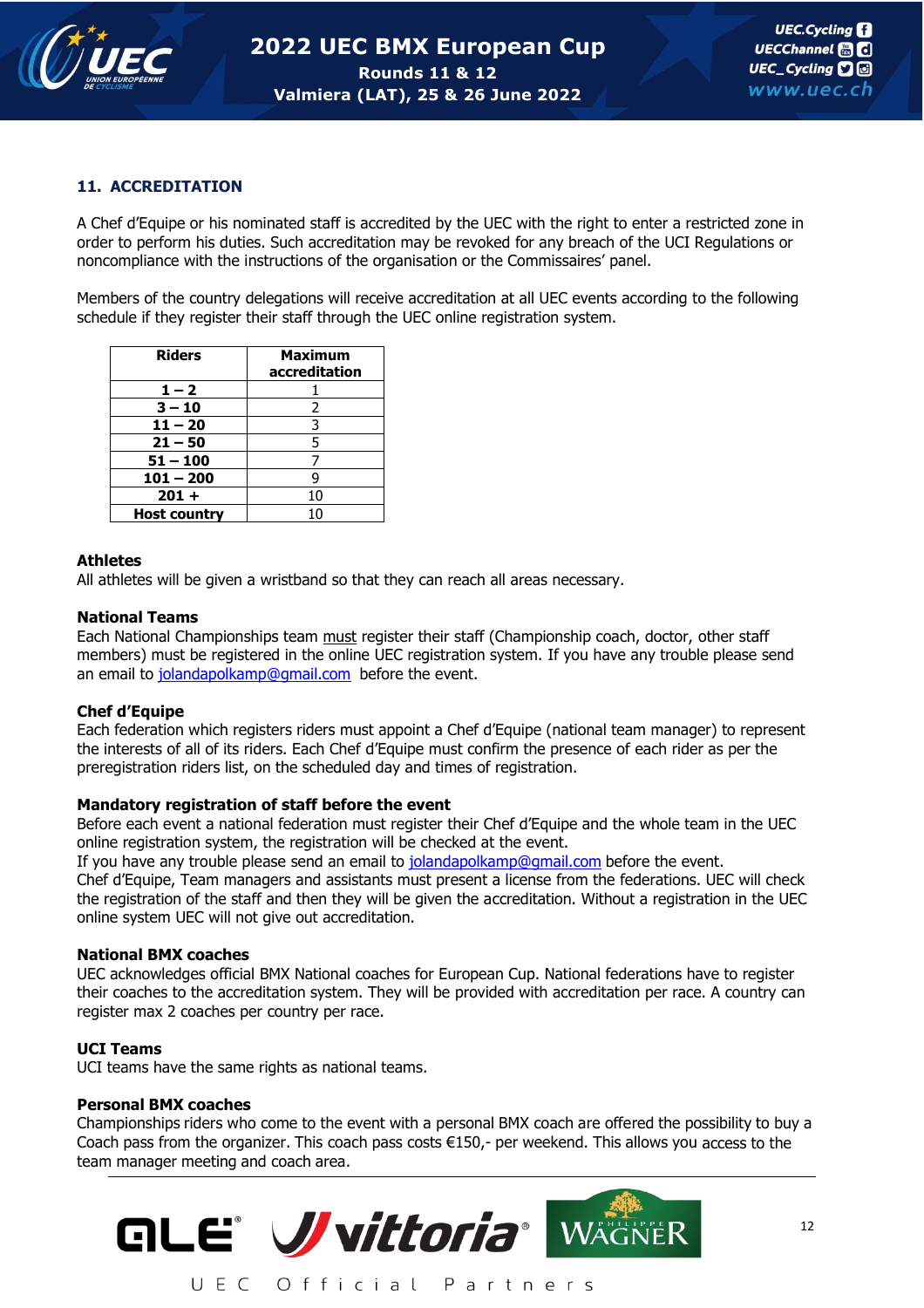

# <span id="page-12-0"></span>**12. 2022 UEC BMX EUROPEAN CUP TEAM RANKING**

#### **UEC Registered teams**

UEC teams [\(http://www.uec.ch/en/teamsbmx\)](http://www.uec.ch/en/teamsbmx) must confirm their 4-rider participation on Friday before each event (see time schedule) at the Welcome Centre. Team managers have to fill-in the team Entry form at team confirmation. In return for the registration they receive accreditation for the event.

#### **Accreditation team manager**

Teams only receive accreditation when they enter the team competition at the event. A UEC BMX team manager or his nominated assistant is accredited with the right to enter a restricted zone in order to perform his duties. Such accreditation may be revoked for any breach of the UEC or UCI Regulations or non-compliance with the instructions of the organisation or the commissaires' panel.

#### **Team Spaces for UEC registered teams**

UEC Teams must register team spaces as indicated in the event Technical Guide. The organiser will provide spaces for team tents to UEC registered teams, or 6 x 3 m for each team, at the cost of  $\epsilon$  150,00 per team space. This includes 1x free event entry ticket per team tent space paid for.

For all rules concerning UEC BMX European Cup Team Ranking see European Cup Team Rules document on UEC website [\(www.uec.ch/en/bmx-european-cup\)](http://www.uec.ch/en/bmx-european-cup).

#### **Team Spaces for other teams**

The organiser can provide spaces for team tents to non-UEC registered teams, of 6 x 3 m for each team, at the cost of  $\epsilon$  200,00. These teams receive 1 free event ticket from the organizer per team tent (6x3m).

#### **Registration team area**

Reservation is required, send your team area request to: [kristers.taims@inbox.lv](mailto:kristers.taims@inbox.lv) Registration allowed until 20 June 2022.

#### **Team area rules**

If any add details (opening hours, drop-off, contact person for all info about the area, etc.)

No cars or other motorized vehicles will be admitted to the Team area.

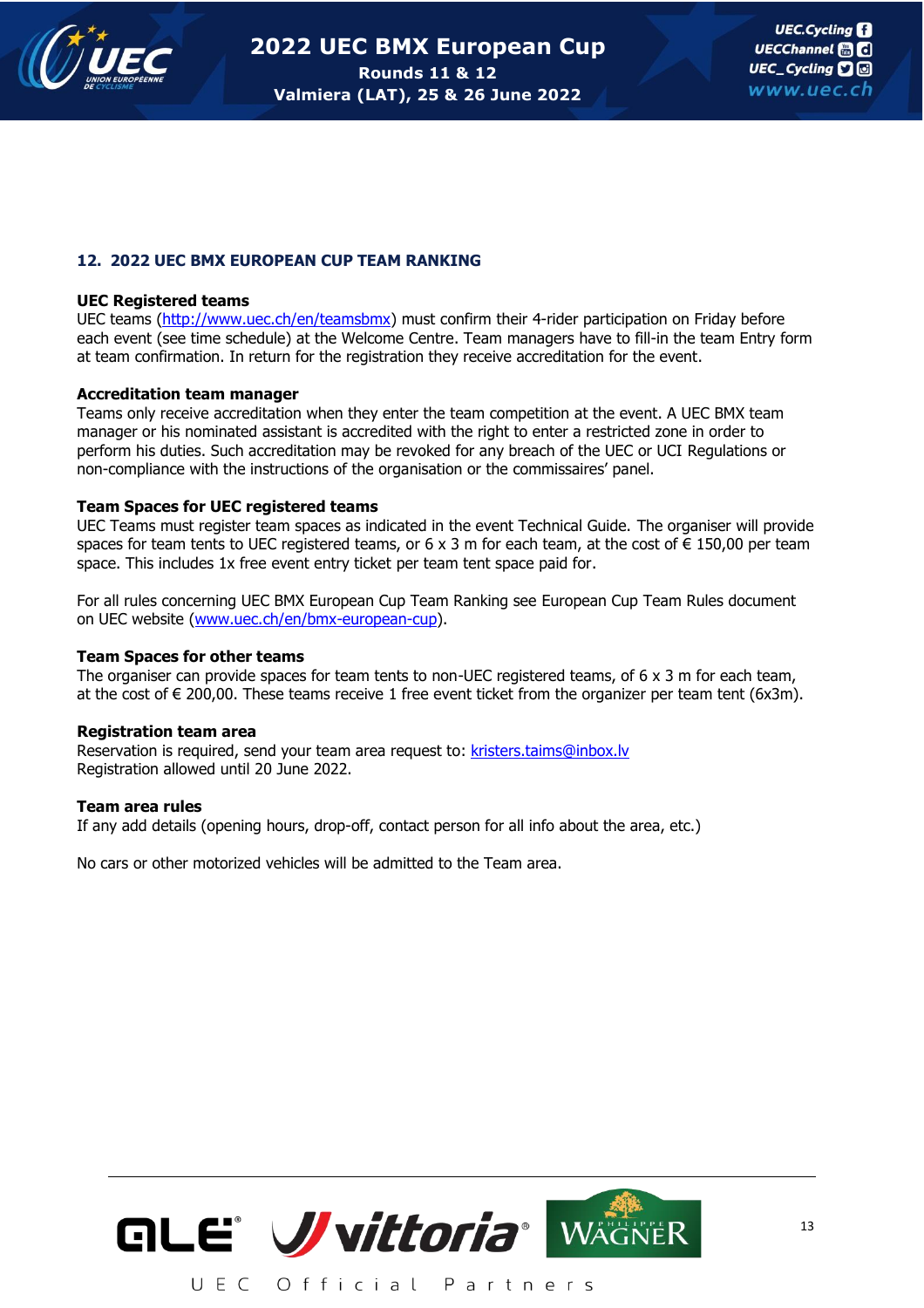

# <span id="page-13-0"></span>**13. PRIZE MONEY AND TROPHIES**

#### **Prize money Championship classes**

The prize money will be paid by the organiser directly to the riders following the finals and award ceremony.

#### **Podium ceremony**

Only Championship riders who come in 1st to 3rd place are obligated to attend the podium ceremony in race uniform.

UEC requires a clean podium photo without commercial attributes, like helmets, goggles or bikes, for media purposes. Afterwards riders may take photos with commercial items.

# **Prize money (per round)**

**Saturday: C1 Class / Sunday: HC class** (UCI Financial obligations)

|                | <b>ELITE HC / C1</b> | <b>U23 HC / C1</b>  | <b>JUNIORS HC / C1</b> |
|----------------|----------------------|---------------------|------------------------|
| <b>PLACE</b>   | $\epsilon$ / round   | $\epsilon$ / round  | $\epsilon$ / round     |
| 1              | € 1.600 / € 800      | € 400 / € 350       | € 100 / $∈$ 80         |
| $\overline{2}$ | 6800 / 6400          | € 200 / € 175       | € 90 / $∈$ 70          |
| 3              | € 400 / € 200        | € 100 / $\in$ 85    | € 80 / $∈$ 60          |
| 4              | € 350 / € 175        | € 85 / $∈$ 75       | € 70 / € 50            |
| 5              | € 300 / € 150        | € 75 / $∈$ 65       | $\in$ 60 / $\in$ 40    |
| 6              | € 250 / € 125        | € 60 / € 55         | € 50 / € 30            |
| 7              | € 200 / € 100        | $\in$ 50 / $\in$ 40 | $\in$ 40 / $\in$ 20    |
| 8              | € 150 / € 75         | € 40 / $∈$ 35       | $\in$ 30 / $\in$ 10    |

#### **Challenge Categories**

Cups for places 1 - 8 for both rounds award ceremony. Top 3 Challenge riders on the podium, the other finalists receive their trophy at the finish line.

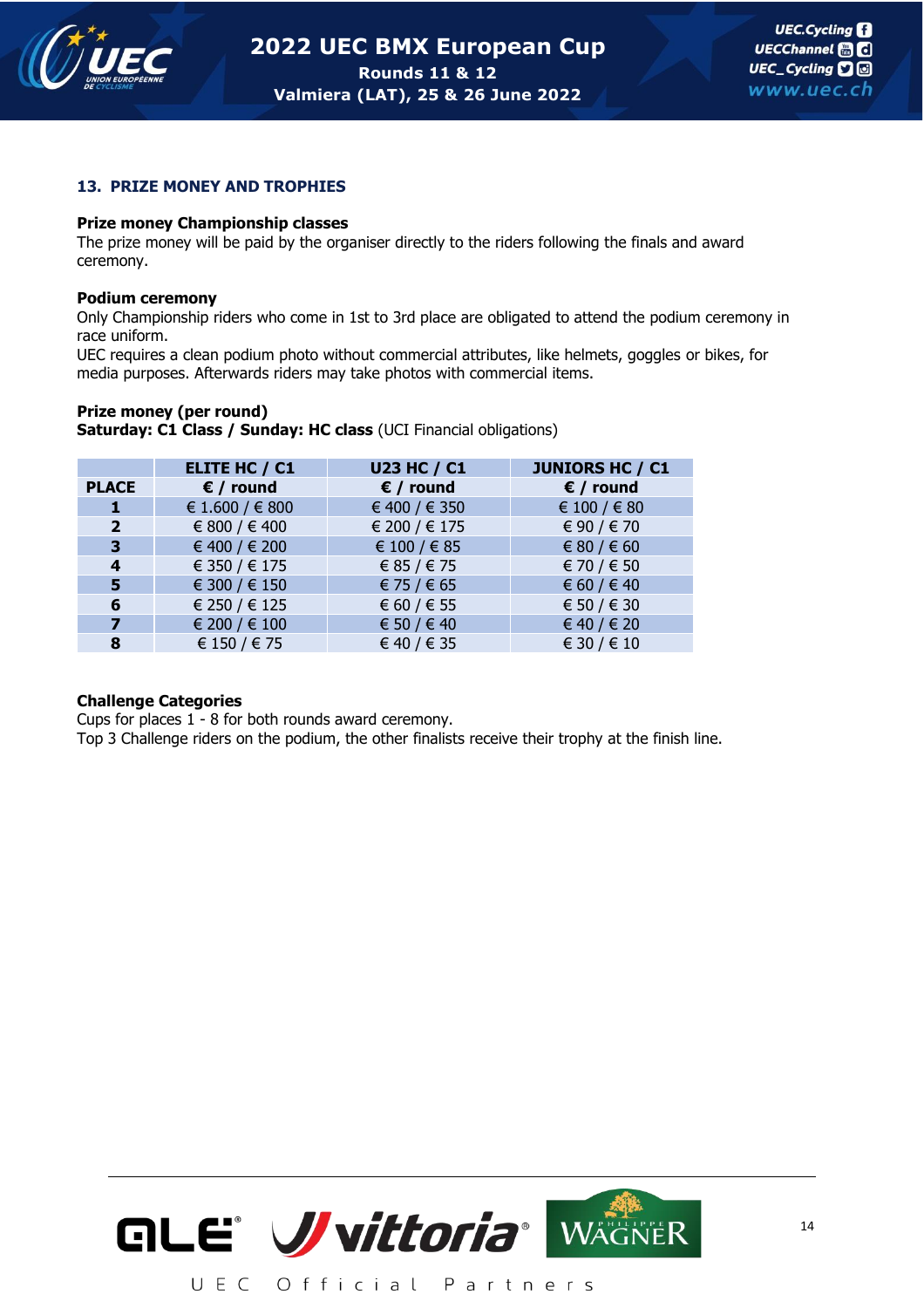

# <span id="page-14-0"></span>**14. TRACK BOOKING**

Track booking

The track will be open for (non-event) practice during the event week, The BMX track can be booked for practice until Thursday, 23 June. Also we offer to participate in Latvian Cup on June 16 and 17.

The BMX track can be booked for practice.

To book time on the track, check availability and prices please contact: [sandis.karklins@voc.lv](mailto:sandis.karklins@voc.lv)

#### <span id="page-14-1"></span>**15. CAMPING**

Valmiera Olympic Centre offers the option of camping at the event.

Electricity, sanitary facilities (restrooms, public toilets and showers) and 1 power connection are included in the price. The campsite is divided in 2 locations. Campsite A and campsite B. They are located in the teritority of the BMX track. (Check the map of the event).

Check-in: Thursday from 15:00 to 20:00 p.m. or Friday from 08:00 a.m. Check-out: Monday till 12:00 o'clock. Price: € 100,- Payment facilities: Facilities campsite:

Reservation is required, please fill in the Camping form available **[www.bmxvalmiera.lv/camp](http://www.bmxvalmiera.lv/camp-registration/)[registration/](http://www.bmxvalmiera.lv/camp-registration/)**

#### <span id="page-14-2"></span>**16. HOTEL**

# Official race Hotel

**Sports Hotel** Vaidavas iela 15, Valmiera, LV-4201 Homepage: [www.sportshotel.lv](http://www.sportshotel.lv/) E-mail: [info@sportshotel.lv](mailto:info@sportshotel.lv)

#### **Stadium Hotel**

Jāna Dalina iela 2, LV-4201 Homepage:<https://janadalinastadions.lv/stadium-hotel/> E-mail: [info@janadalinastadions.lv](mailto:info@janadalinastadions.lv)

#### **Bestes Apartaments**

Bērzu iela 5, Kocēni, Kocēnu pagasts, LV-4220. E-mail: [iveta@bestesapartamenti.lv](mailto:iveta@bestesapartamenti.lv)

**Hotel Wolmar** Tērbatas iela 16A, Valmiera, LV-4201 Homepage: [www.hotelwolmar.lv](http://www.hotelwolmar.lv/) E-mail: [info@wolmar.lv](mailto:info@wolmar.lv)

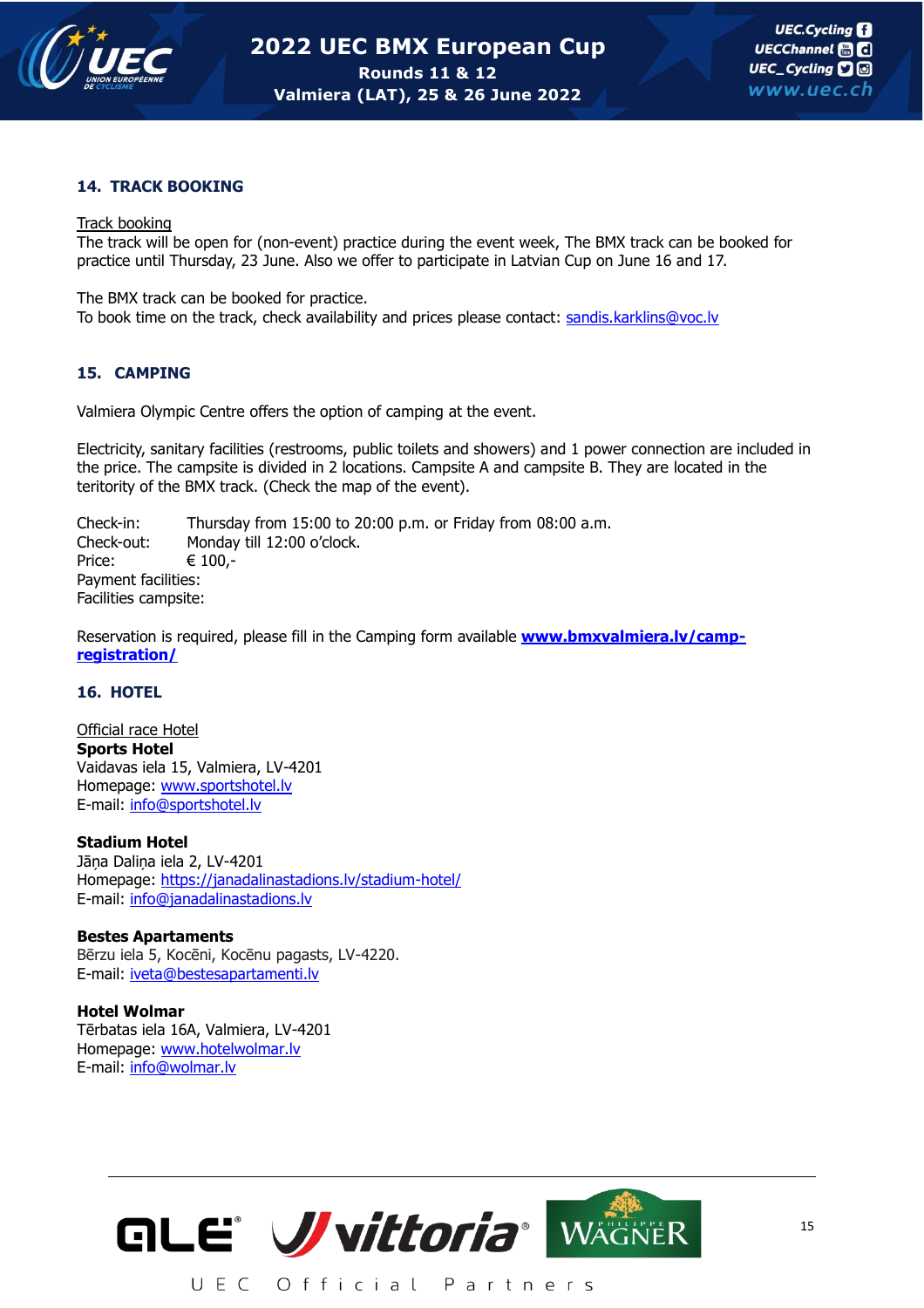

# <span id="page-15-0"></span>**17. LIVESTREAM**

All UEC BMX European Cup rounds are broadcasted live on UEC website: [www.uec.ch](http://www.uec.ch/) .

#### <span id="page-15-1"></span>**18. PARKING**

At a walking distance of about 100 meters there is parking available for riders, visitors and non-UEC registered teams. Please follow the signing. Price (if the parking is not free).

A free parking place with limited capacity is situated next to the track for team managers or UEC registered teams and officials. This parking is clearly indicated and the car must be provided with a parking card. You will receive the parking card at the riders confirmation. Others are required to pay for their parking.

# <span id="page-15-2"></span>**19. CATERING**

There will be several catering stands, where you can buy hot and cold food and drinks. Also for teams and team members a café will be open, 200 m from the track.

# <span id="page-15-3"></span>**20. SHOPS**

A BMX Shop Village will be set up during the UEC BMX European Cup. If you would like your shop or entertainment to be present during the European BMX cup, reserve your space in the BMX Village. Send an e-mail to: [sandis.karklins@voc.lv](mailto:sandis.karklins@voc.lv)

# <span id="page-15-4"></span>**21. PRESS**

Press accreditation for the event may be granted only to accredited journalists in possession of an ID card issued by the national press association. Accreditation for the events must be done through the UEC website for all UEC events<http://uec.ch/en/media> .

During the UEC BMX European Cup events accreditation and BIB's will be handed out by UEC Press Officer. It mandatory to wear UEC press BIB's for the journalists on the track. The UEC will provide them and have someone responsible for their distribution.

The number of journalists on the track at the same time must be agreed by the PCP depending on the track space/size.

Press conferences, flash interviews etc. must be agreed with the UEC BMX Commission.

For all publications the UEC logo as well as the UEC main sponsor logo should be used in accordance with UEC graphic charter.

#### **General rules**

- At every UEC BMX event BIB's are used for press on and off the track.
- The distribution of the BIB at the events is done by the indicated UEC press officer or his / her deputy.
- During the events, five red Bibs' (of which one for the UEC photographer) are distributed, the rest of the photographers get a yellow BIB.
- The BIB distribution is examined separately for Challenge and Championship classes
- A guarantee for each BIB is mandatory:  $\epsilon$  50 or an official document (driver's license, identity card, press card ...)
- By failing to comply with the regulations or the instructions of officials, the BIB can be taken from a photographer immediately.
- Be careful when using flash. Do not flash directly into the eyes of the riders.
- Photographers must be impartial on the track; it is not allowed to cheer for a rider in the track.
- It is strictly forbidden to touch a rider and / or bicycle.
- It's forbidden to walk across the photo finish line. This can cause problems for the people of the photo finish cameras.

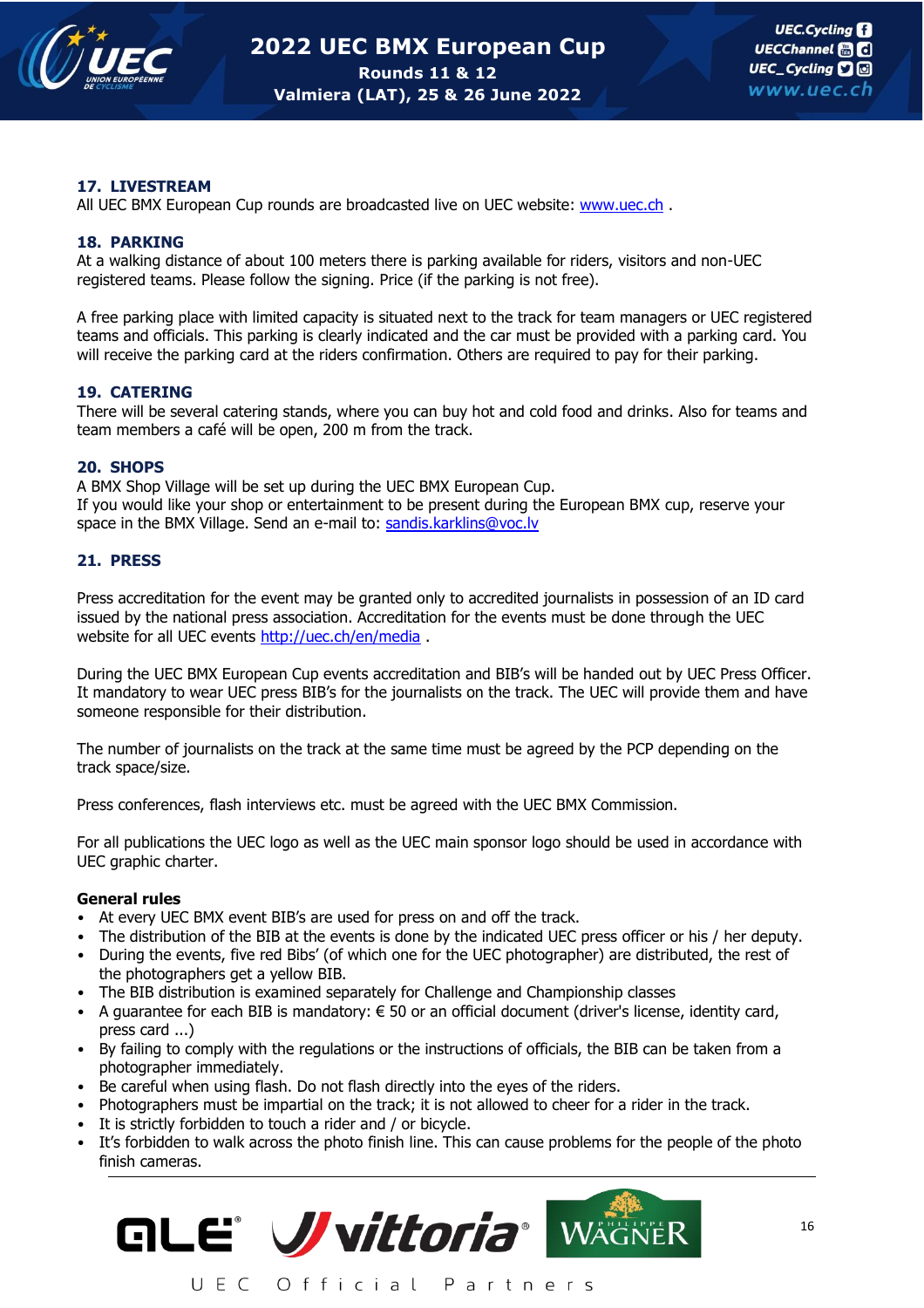

• A photographers meeting can be organized. This will be announced in advance in a timely manner.

Drones

• Drones might be allowed after consultation with the UEC responsible, providing they are allowed by local laws. The pilot must hold a valid pilot license and there must be compliance with all regulations regarding the airline (flight plan etc.) Moreover, the minimum and the maximum height are fixed according to the regulations of the country. Failure to comply with all the proposed rules will be reported to the police.

#### **Security Service will be provided day and night by Protection Unit.**

The organiser accepts no liability for thefts or damage occurring on the site, during the race, in the car parks or on the track campsite.

Please respect the environment and dispose of your waste responsibly.

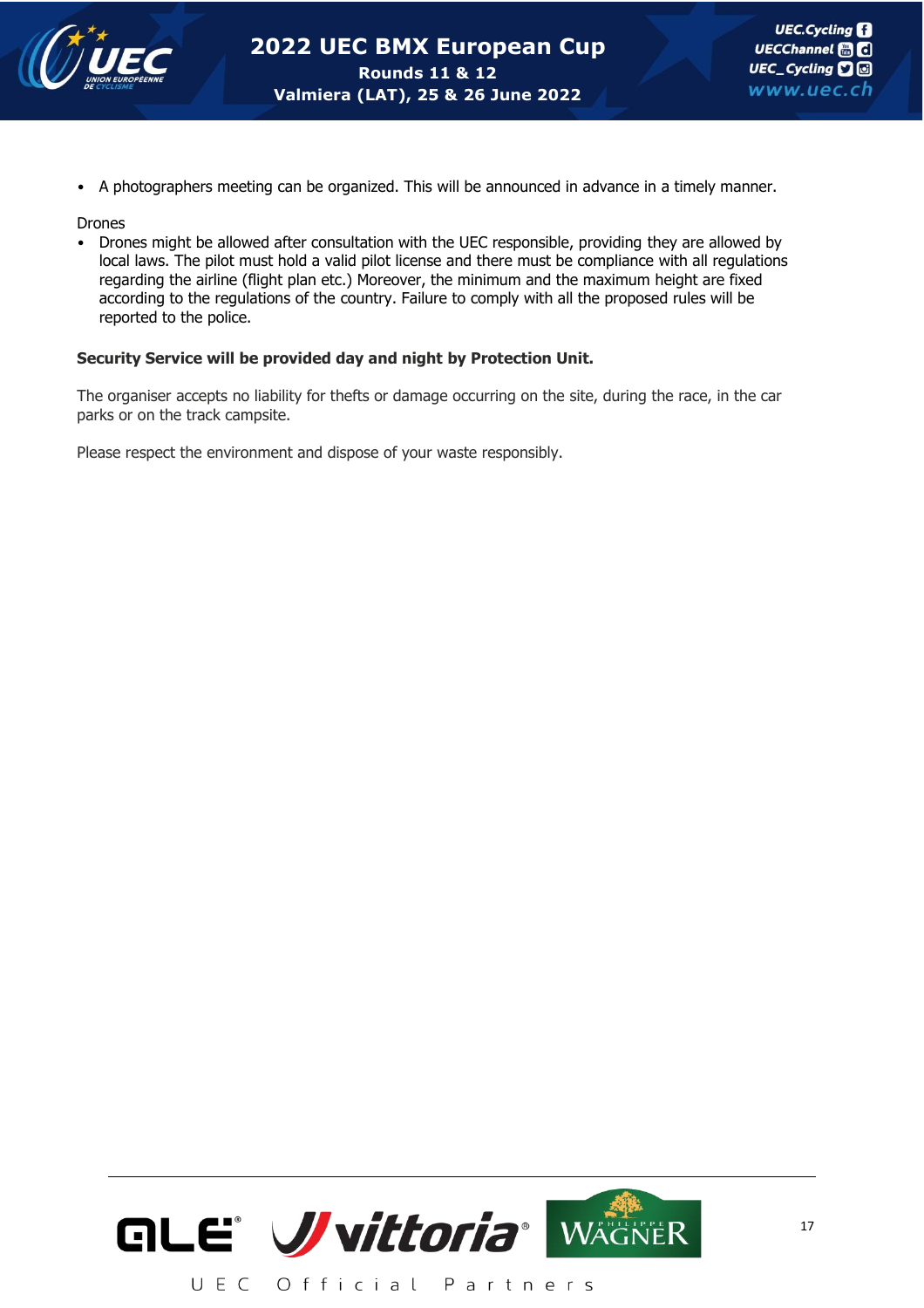

# <span id="page-17-0"></span>**22. MEDICAL INFORMATION**

A team of doctors and paramedics will be present throughout practice and racing. The team will be based on the track and have use of a medical room at the bottom of the start ramp.

The medical team will be available at the following times:

#### Official Practice Day

• Friday 24 June – Detailed schedule provided after registration closes.

Competition Days

- Saturday 25 June Detailed schedule provided after registration closes.
- Sunday 26 June Detailed schedule provided after registration closes.

The nominated hospital: Vidzeme Hospital Jumaras iela 195, Valmiera, LV-4201

Be advised, when visiting the hospital, you will need to bring;

- 1. Copy of ID/Passport, address, postal code and place of residence.
- 2. Copy of insurance / health care incl. phone number.
- 3. Credit Card.

#### **Important to remember!**

- If it is necessary to go the hospital because of injuries, please report first to the medical team of the organisation. If the medical team of the organization is not available anymore please inform them afterwards. We would like to prevent people going to the hospital unnecessarily and to regulate the number of people visiting the hospital.
- Attention: Restriction on who can go: Rider plus 1 other. If it is necessary to go the hospital, please note that only 1 extra person (per day) is allowed to join the injured person due to COVID-19. Sometimes other hospitals have other regulations so it is always best to check this at the hospital you are heading to.
- Transportation to and from the hospital is your responsibility.